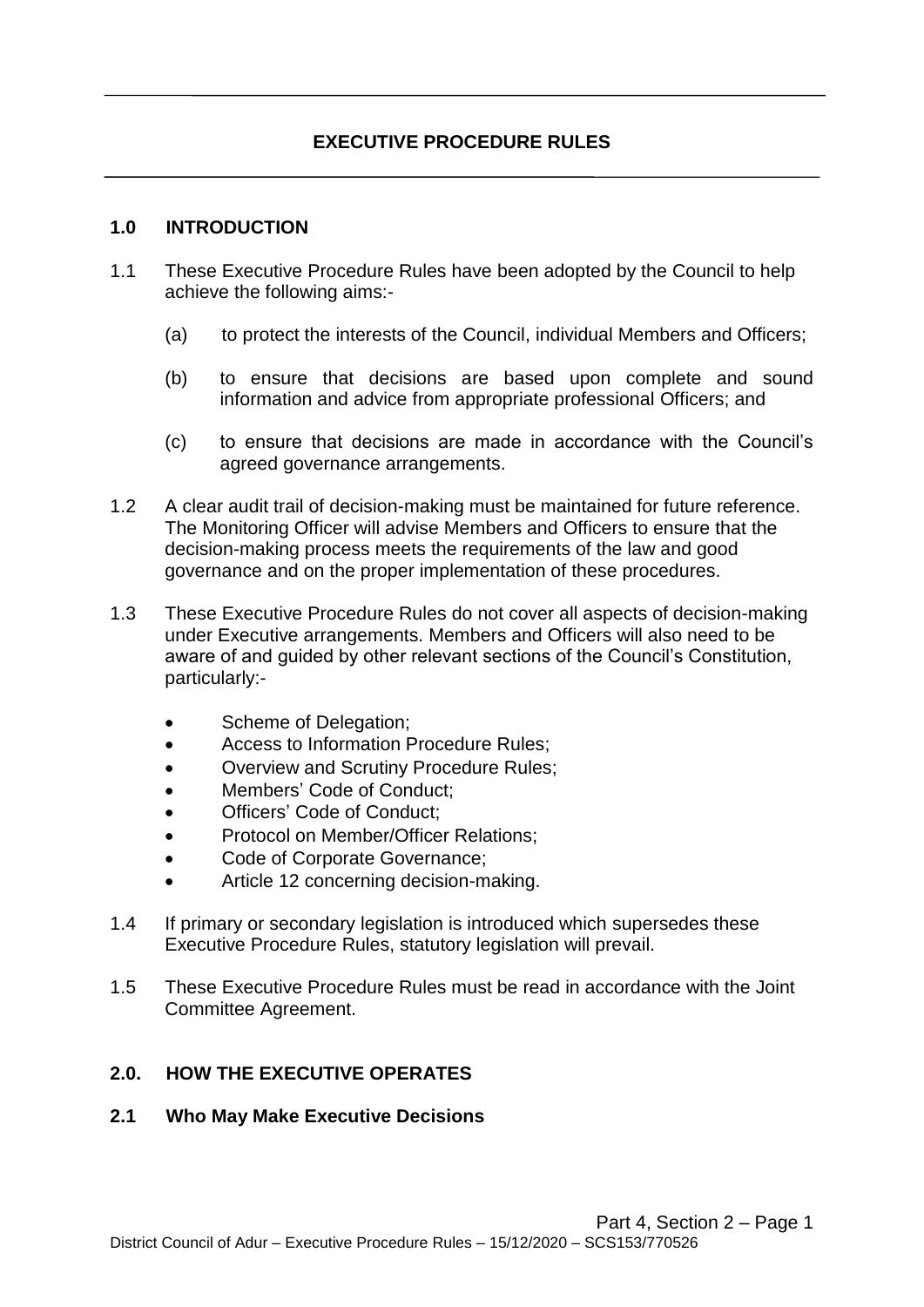The arrangements for the discharge of Executive functions are to be determined by the Leader of the Council who may arrange for the discharge of any of the Executive functions to:

- (a) the Executive;
- (b) Member of the Executive;
- (c) a Committee of the Executive;
- (d) an Officer of the Council;
- (e) an Area Committee;
- (f) another body in accordance with joint working arrangements;
- (g) another Local Authority.

## **2.2 Delegation of Executive Functions**

The Solicitor to the Council will present to the Council, on an annual basis, a written record of delegations made by the Leader, for inclusion in Part 3 of the Council's Constitution. The document presented by the Solicitor to the Council will contain the following information about Executive functions in relation to the forthcoming year:

- (a) the name, address and Ward of each Member appointed to the Executive;
- (b) the extent of any authority delegated to Executive Members individually, including details of the limitation on their authority;
- (c) the terms of reference and composition of such Executive Committees as may be appointed and the names of Executive Members appointed to them;
- (d) the nature and extent of any delegation of Executive functions to any other Authority or any joint arrangements and the names of those Executive Members appointed to any Joint Committee for the forthcoming year; and
- (e) the nature and extent of any delegation to Officers with details of any limitation on that delegation, and the title of the Officer to whom the delegation is made.

### **2.3 Sub-Delegation of Executive Functions**

The Leader may discharge any Executive function, or may arrange for any Executive function to be delegated to the Executive, an individual Executive Member, a Committee of the Executive, an Area Committee, or an Officer.

Where the Executive is responsible for an Executive function, it may delegate further to a Committee of the Executive, an Officer or another body in accordance with joint working arrangements.

Unless the Executive directs otherwise, a Committee of the Executive or Executive Member may delegate further to an Officer.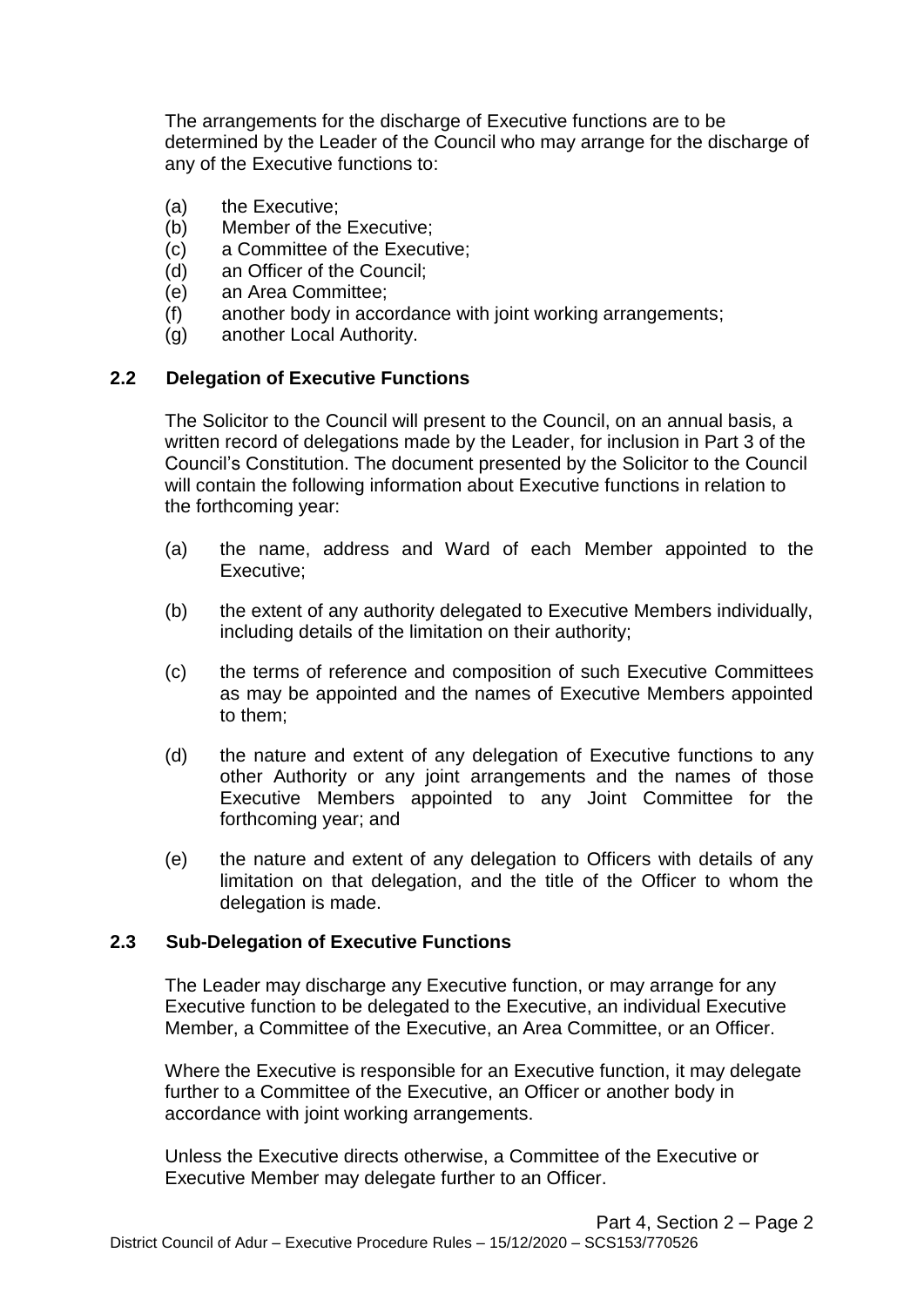Even where Executive functions have been delegated, that fact does not prevent the discharge of delegated functions by the person or body who delegated.

## **2.4 The Scheme of Delegation of Executive Functions**

The Scheme of Delegation of Executive Functions may be adopted by the Council containing the details required in Article 7 and thereafter is set out in Part 3 and Part 4 of this Constitution.

### **2.5 Conflicts of Interest**

- (a) Where the Leader has a conflict of interest in exercising an Executive function, this should be dealt with in accordance with the principles of the Council's Code of Conduct for Members in Part 5 of this Constitution. If a dispensation is not granted, the matter should be referred to a meeting of the Executive as a whole, or where appropriate, another body in accordance with joint working arrangements.
- (b) If every Member of the Executive has a conflict of interest in exercising an Executive function, this should be dealt with in accordance with the Council's Code of Conduct for Members in Part 5 of this Constitution. If a dispensation is not granted, the matter should be referred in accordance with paragraph 2.1 (d) (e) and (f) above.
- (c) If the exercise of an Executive function has been delegated to a Committee of the Executive, an individual Executive Member or an Officer, and should a conflict of interest arise, then the function will be exercised in the first instance by the person or body by whom the delegation was made to the person with the conflict, and otherwise as set out in the Council's Code of Conduct for Members in Part 5 of this Constitution.

## **3.0 FORWARD PLAN OF EXECUTIVE KEY DECISIONS AND/OR EXECUTIVE EXEMPT DECISION**

- 3.1 Subject to the Access to Information Procedure Rules, where an Executive decision is either 'key' (as defined in Article 12) or 'exempt' as (defined in the Access to Information Procedure Rules), the decision shall not be taken unless details have been included in the Council's forward plan.
- 3.2 Paragraph 3.1 above applies regardless of which individual or body is the decision-maker and is therefore applicable to decision to be made by the Executive, collectively or individually, and to Officers.

### **4.0 EXECUTIVE MEETINGS**

### **4.1 Exempt and/or Key Decisions**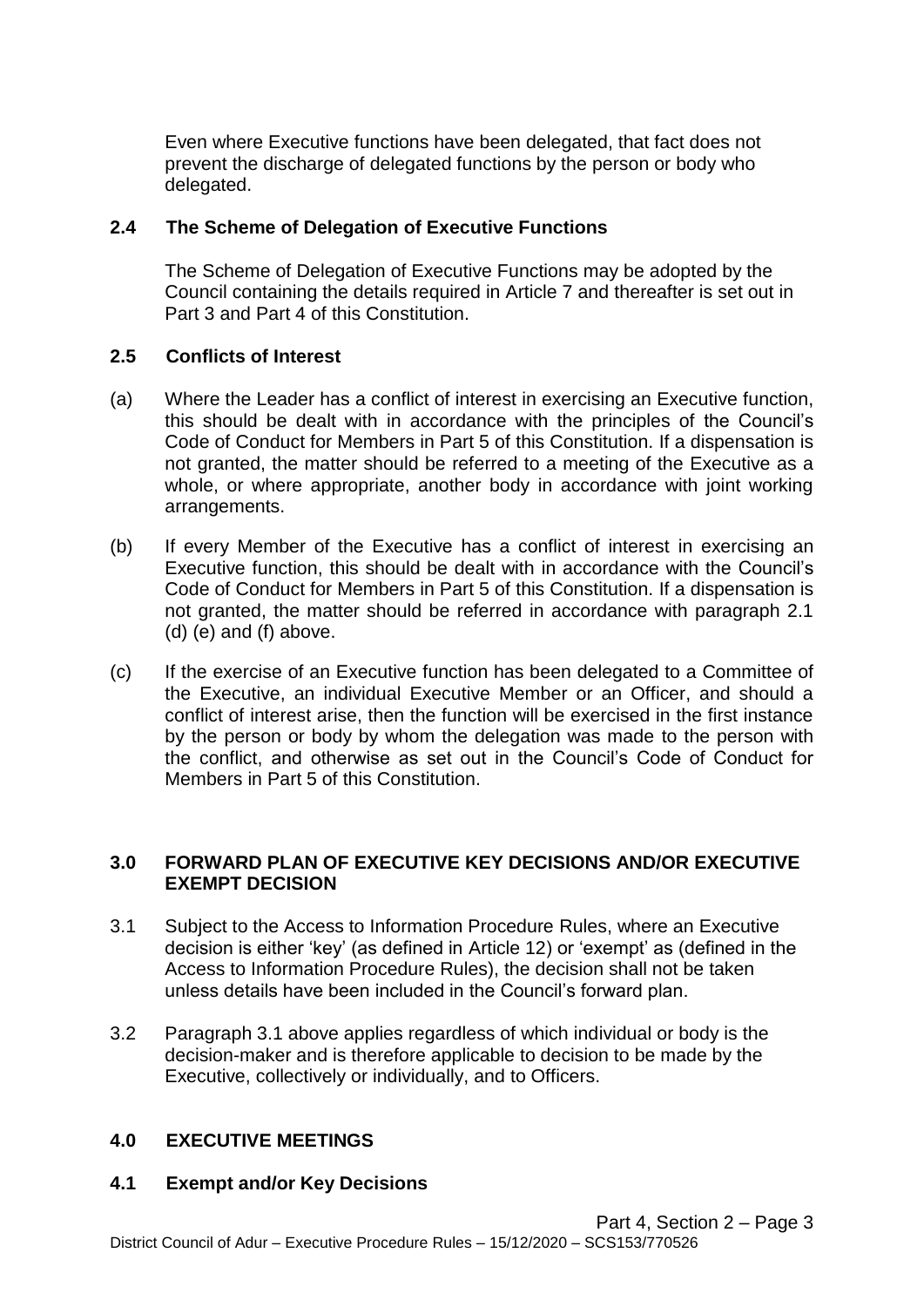Subject to the Access to Information Procedure Rules, the Executive may not make an exempt or key decision unless details have been included in the forward plan.

## **4.2 Frequency and Location of Executive Meetings**

The Executive will meet at least 8 times per year at times as agreed by the Council and at such other times as it shall determine. Some of these meetings will be held as the Executive sitting as another body in accordance with joint working arrangements. At least one of its Meetings each year will be held to deal with the Executive's recommendation to Council on its budget. The Executive shall meet at the Shoreham Centre, Pond Road, Shoreham-by-Sea or another location in accordance with Council Procedure Rules, or at another location in accordance with joint working arrangements.

## **4.3 Public Access to Meetings of the Executive**

Subject to (a) and (b) below, meetings of the Executive will be held in accordance with the Access to Information Procedure Rules in Part 4 of this Constitution.

- (a) Exempt Information where the Executive decides, by passing a resolution of its Members, to exclude the press and public, to prevent exempt information to be disclosed. It is open to the Executive to choose to consider in public matters involving exempt information; there is no statutory requirement compelling the body to discuss exempt information in a private meeting.
- (b) Confidential Information where the presence of the public is likely to result in the Executive breaching a legal obligation to third parties about the keeping of confidential information, the meeting should be held in private. Confidential information means:
	- o Information provided to the Council or Executive by a Government department on terms which forbid the disclosure of the information to the public; and
	- o Information which is prohibited from being disclosed by any enactment or by a Court Order.

### **4.4 Quorum**

The quorum for a meeting of the Executive shall be 3 Members of the Executive, or as provided for under joint working arrangements.

### **4.5 Decision-making by the Executive**

(a) Executive decisions which have been delegated to the Executive as a whole will be taken at a meeting convened in accordance with the Access to Information Procedure Rules in Part 4 of the Constitution.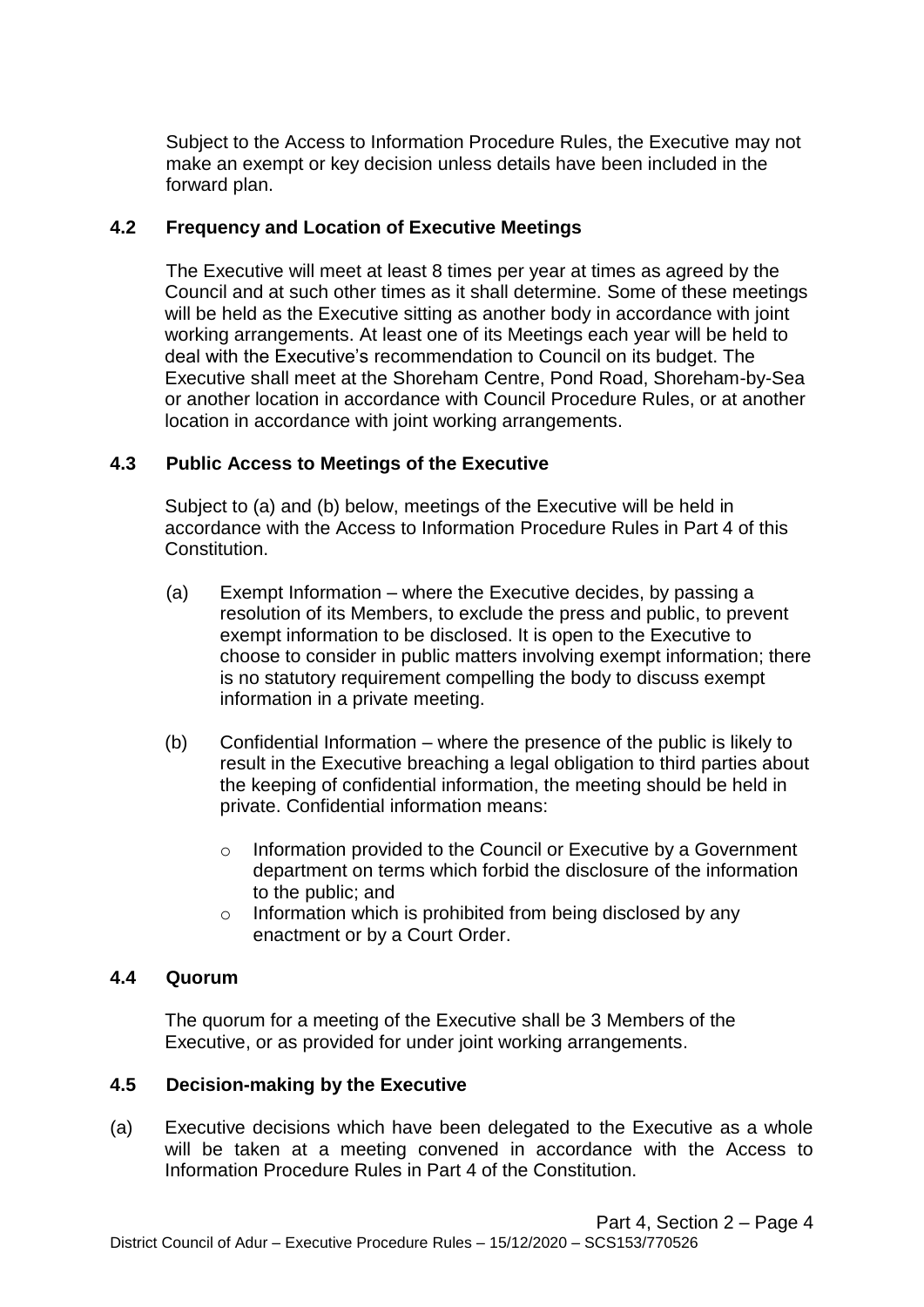- (b) Where Executive decisions are delegated to a Committee of the Executive, these Rules will still apply.
- (c) Details of Executive decision-making under joint arrangements are contained in the Joint Committee Agreement.
- (d) All decisions made at Executive meetings are to be made following an Officer report and recorded in either the Minutes of the Meeting or a Decision Notice, both of which must be made publicly available, by the end of the third working day following the day of the meeting.
- (e) All decisions made at Executive meetings must be made in accordance with Article 12 of the Council's Constitution.

### **4.6 The Person Presiding**

The Leader, or in his or her absence the Deputy Leader, will preside. In the absence of both the Leader and Deputy Leader, another Member of the Executive will be appointed to preside.

The Person Presiding at a Meeting held under joint arrangements is determined in accordance with the Joint Committee Agreement.

#### **4.7 Business of the Executive**

At each meeting of the Executive, the following business will be conducted:

- (a) disclosure of any disclosable pecuniary and personal interests;
- (b) consideration of the minutes or decision notice of the previous meeting(s) of the Executive;
- (c) questions by the public in accordance with Council Procedure Rules;
- (d) matters referred to the Executive by Overview and Scrutiny or by the Council (or under Joint Committee arrangements) for reconsideration by the Executive in accordance with the provisions contained in the Overview and Scrutiny Procedure Rules or the Budget and Policy Framework Procedure Rules set out in Part 4 of this Constitution, or such joint procedure rules;
- (e) consideration of reports and recommendations from the Overview and Scrutiny or Joint Overview and Scrutiny Committee;
- (f) matters set out in the agenda for the meeting;
- (g) urgent items which are defined as those items which by reason of special circumstance are urgent as they have arisen since the publication of the agenda and need to be determined before the next Meeting of the Executive, which may or may not be a meeting held in accordance with joint working arrangements, and are items of pressing importance requiring swift action given the gravity of the situation, which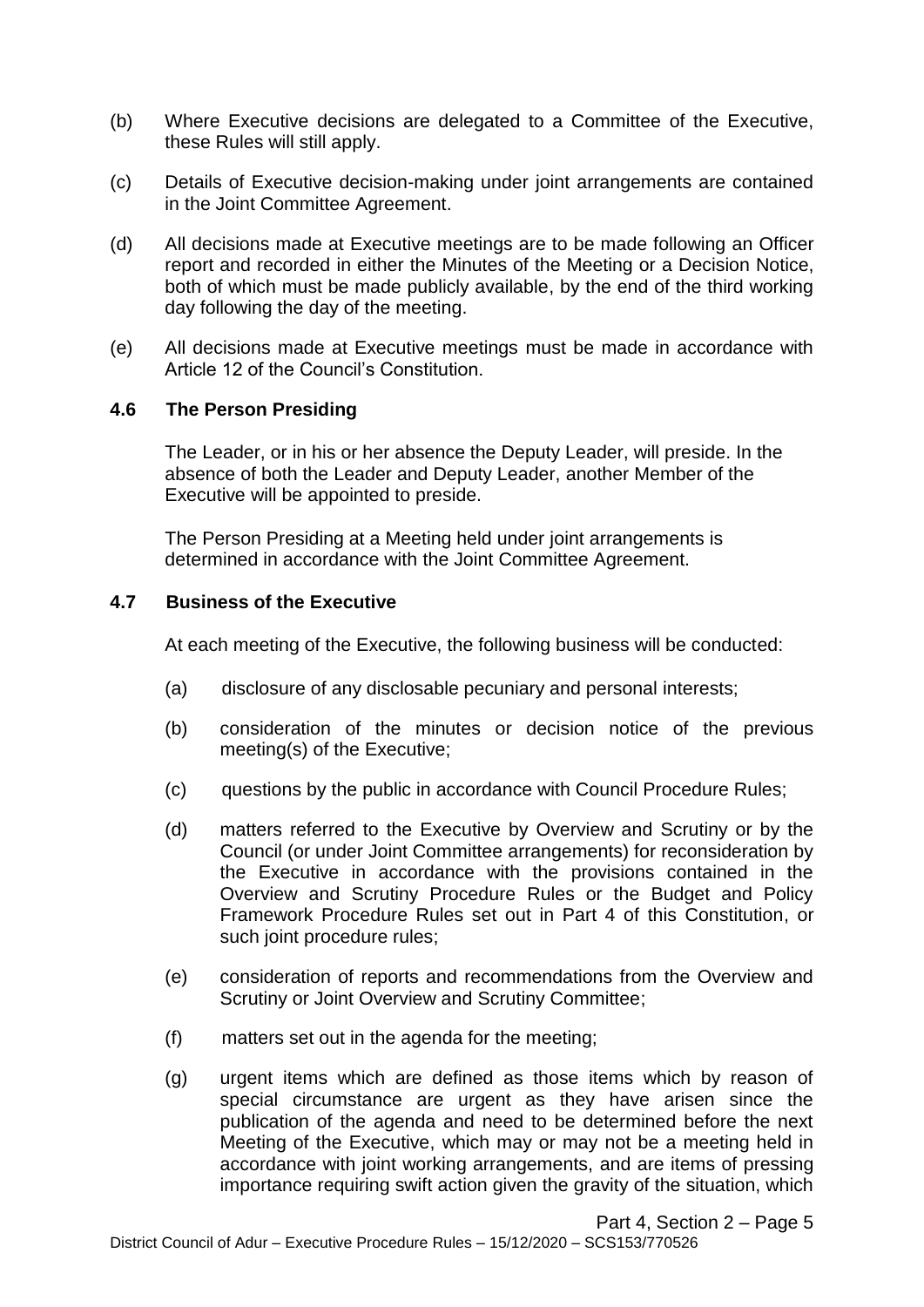were unforeseeable (in an objective sense) and are not attributable to a failing on the part of the Council.

# **4.8 Written Reports for Meetings of the Executive**

- 4.8.1 A written report on the proposed decision shall be prepared by the relevant Officer and shall be approved by the relevant Director, Chief Finance Officer and Solicitor to the Council.
- 4.8.2 The Officer's report shall set out the following:-
	- (a) The Executive portfolio within which the issues falls, if appropriate;
	- (b) The Ward(s) and any Parish(es) affected by the proposed decision;
	- (c) The title of the Director with overall responsibility for the subject matter of the report;
	- (d) The name and title of the Officer writing the report;
	- (e) The date of the meeting at which the decision may be taken;
	- (f) The subject/title of the report;
	- (g) Whether a key decision is to be taken;
	- (h) Whether the report contains confidential or exempt information;
	- (i) A description of the issue to be decided;
	- (j) The views of the relevant Local Ward Member(s) and/or the Parish Council(s) (if appropriate);
	- (k) Any consultations undertaken, the method of consultation and a summary of any representations received. See also paragraph 4.8.3 below;
	- (l) The Officer's recommendations and the reasons for them;
	- (m) Details of any alternative options considered;
	- (n) A list of background papers.
- 4.8.3 All reports to the Executive on proposals relating to the Budget and Policy Framework must contain details of the nature and extent of consultation and the outcome of that consultation. Reports about other matters will set out the details and outcome of consultation as appropriate. The level of consultation required will be appropriate to the nature of the matter under consideration and any statutory or other requirements.
- 4.8.4 Subject to the provisions on confidential and exempt information and special urgency as set out in the Council's Access to Information Procedure Rules, the Director for Communities shall, at least 5 clear working days prior to the date that the proposed decision is scheduled to be taken:-
	- (a) forward a copy of the report by e-mail to the Executive Members and all Members of the Council; and
	- (b) make the report publicly available on the Councils' website.

## **4.9 Decisions of Executive Meetings**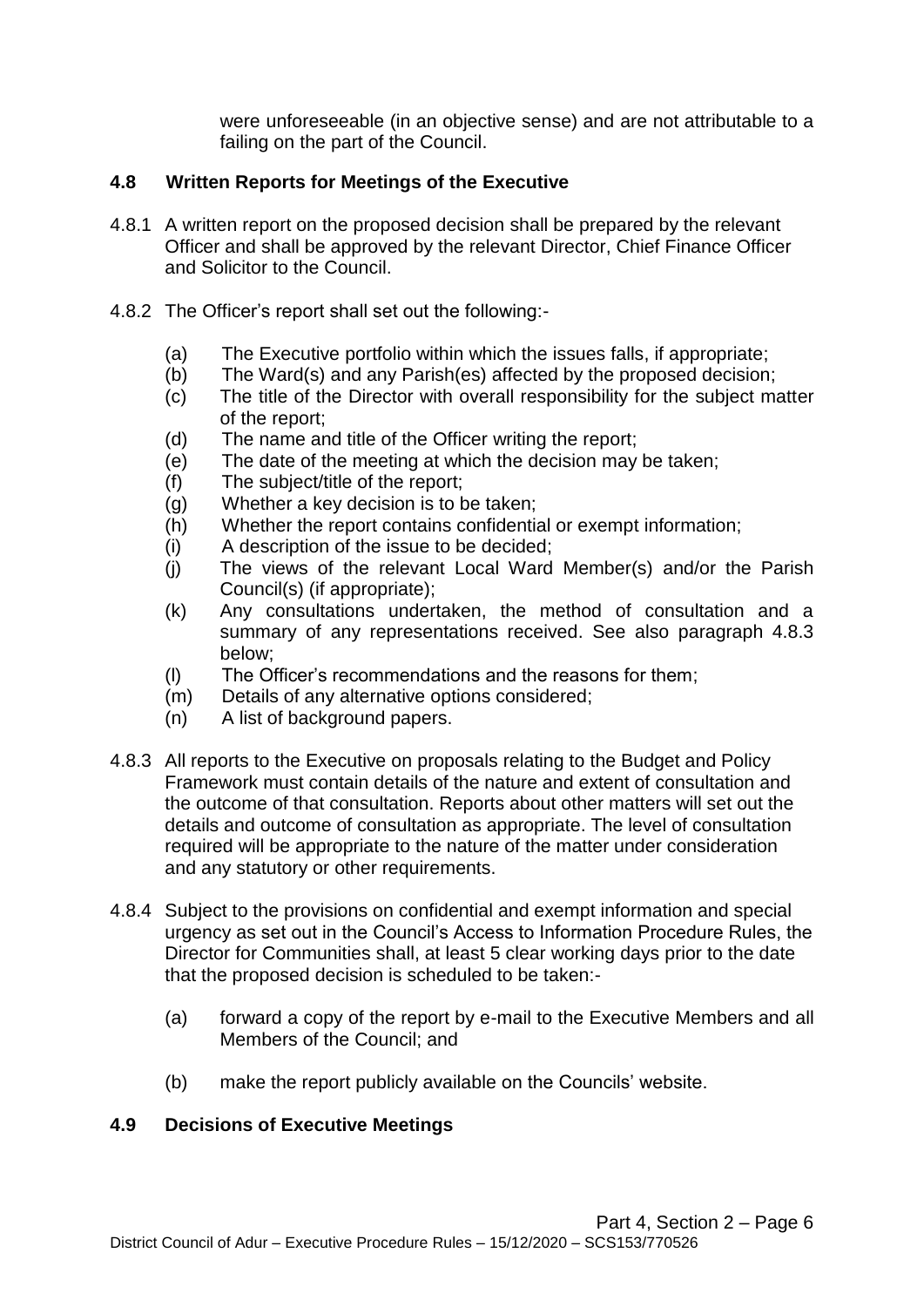- 4.9.1 Subject to the provisions of the Access to Information Procedure Rules, after a decision has been taken by the Executive, either draft minutes of the meeting or a Record of Decision will be prepared by the Director for Communities. He or she will publish, by placing on the Councils' website, the draft minutes or Record of Decision which shall include:-
	- (a) whether or not it was a key decision;
	- (b) the title of the item;
	- (c) the title of the decision-making body;
	- (d) the date on which the decision was made;
	- (e) the date on which the decision may be implemented;
	- (f) any declarations of disclosable pecuniary or personal interest and details of any dispensation granted if appropriate;
	- (g) details of consultation undertaken prior to making the decision;
	- (h) the decision;
	- (i) the reasons for the decision;
	- (j) the alternative options considered, if any; and
	- (k) a list of the documents taken into account by the decision-making body, including the report of the relevant Officer.
- 4.9.2 By 5.00 p.m. on the third working day, following the day of the meeting of the Executive, the Director for Communities shall publish the draft minutes or Record of Decision by e-mail to all Members of the Council and, at the same time, make the record available for public inspection by publishing on the Councils' website. This will enable Members to consider whether they wish to "call-in" the decision in accordance with Overview and Scrutiny Procedure Rules.
- 4.9.3 The Director for Communities will maintain records of all decisions made, together with associated reports, in accordance with the Council's Access to Information Procedure Rules.
- 4.9.4 The report author will ensure that all background papers listed in the report are made publicly available, by at least 5 working days prior to the date of the meeting at which the decision may be taken.

# **5.0 DECISIONS TAKEN BY AN INDIVIDUAL EXECUTIVE MEMBER**

### **5.1 Exempt and/or Key Decisions**

Subject to the Access to Information Procedure Rules, the Individual Executive Member may not make an exempt or key decision unless details have been included in the forward plan.

### **5.2 Decision-making by an Individual Executive Member**

(a) Details of Executive decision-making by Individual Executive Members under joint arrangements are contained in the Joint Committee Agreement.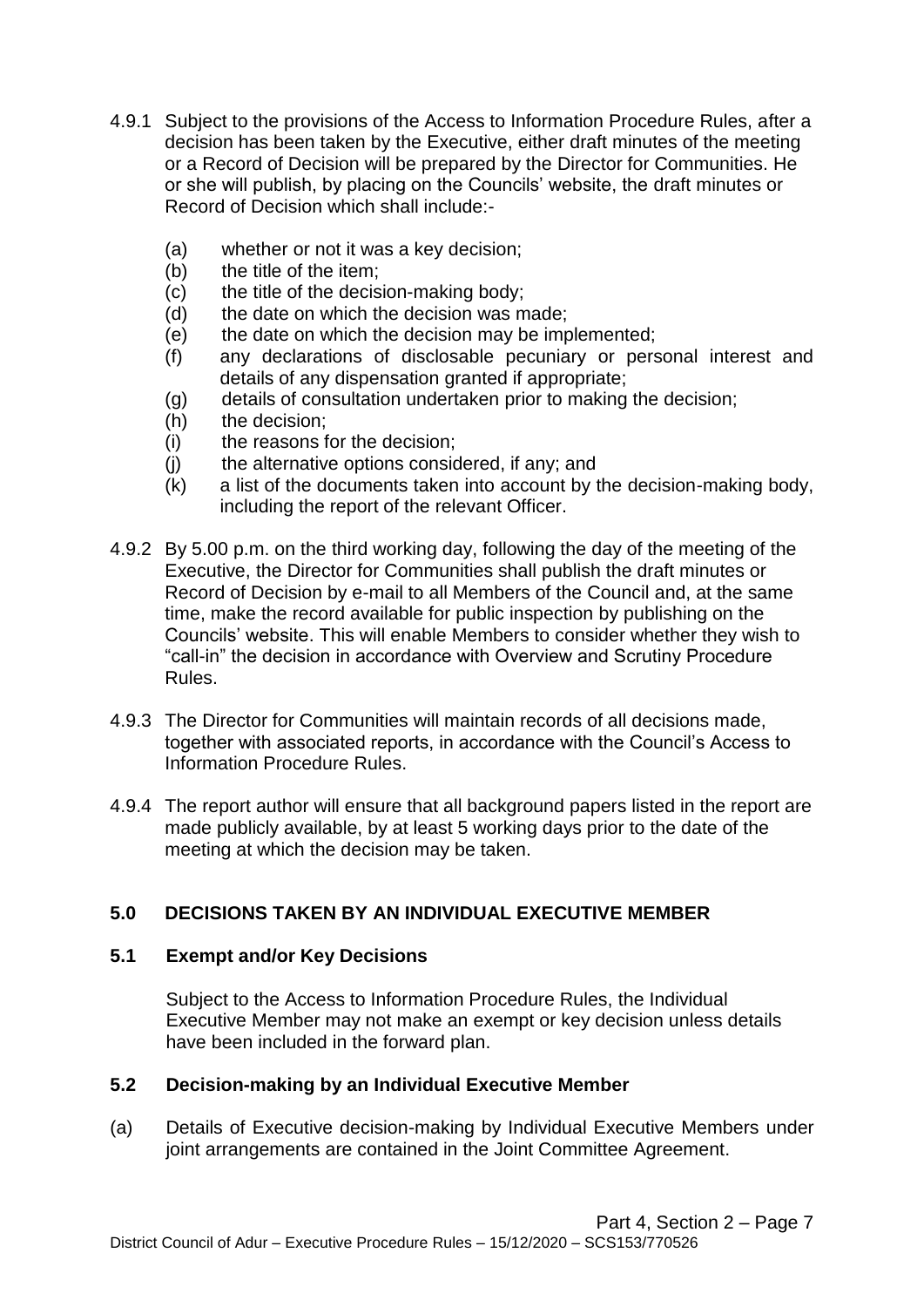- (b) All decisions made by Individual Executive Members are to be made following an Officer report and recorded on a Decision Notice, which must be made publicly available, by the end of the second working day following receipt of the Decision Notice.
- (c) All decisions made by Individual Executive Members must be made in accordance with Article 12 of the Council's Constitution.

## **5.3 Written Reports for Individual Executive Member Decisions**

- 5.3.1 A written report on the proposed decision shall be prepared by the relevant Officer and shall be approved by the relevant Director, Chief Finance Officer and Solicitor to the Council.
- 5.3.2 The Officer's report shall set out the following:-
	- (a) The Executive portfolio within which the issue falls, if appropriate;
	- (b) The Ward(s) and any Parish(es) affected by the proposed decision;
	- (c) The title of the Director with overall responsibility for the subject matter of the report;
	- (d) The name and title of the Officer writing the report;
	- (e) The date the proposed decision may be taken and the date by which it must be taken;
	- (f) The subject/title of the report;
	- (g) Whether a key decision is to be taken;
	- (h) Whether the report contains confidential or exempt information;
	- (i) A description of the issue to be decided;
	- (j) The views of the relevant Local Ward Member(s) and relevant Parish Council(s) (if appropriate);
	- (k) Any consultations undertaken, the method of consultation and a summary of any representations received. See also paragraph 5.3.3 below;
	- (l) The Officer's recommendations and the reasons for them;
	- (m) Details of any alternative options considered;
	- (n) A list of background papers.
- 5.3.3 All reports to the Individual Executive Members on proposals relating to the Budget and Policy Framework must contain details of the nature and extent of consultation and the outcome of that consultation. Reports about other matters will set out the details and outcome of consultation as appropriate. The level of consultation required will be appropriate to the nature of the matter under consideration and any statutory or other requirements.
- 5.3.4 Subject to the provisions on confidential and exempt information and special urgency as set out in the Council's Access to Information Procedure Rules, the Director for Communities shall, at least 5 clear working days prior to the earliest date that the proposed decision may be made:-
	- (a) forward a copy of the report by e-mail to the Individual Executive Member and all Members of the Council; and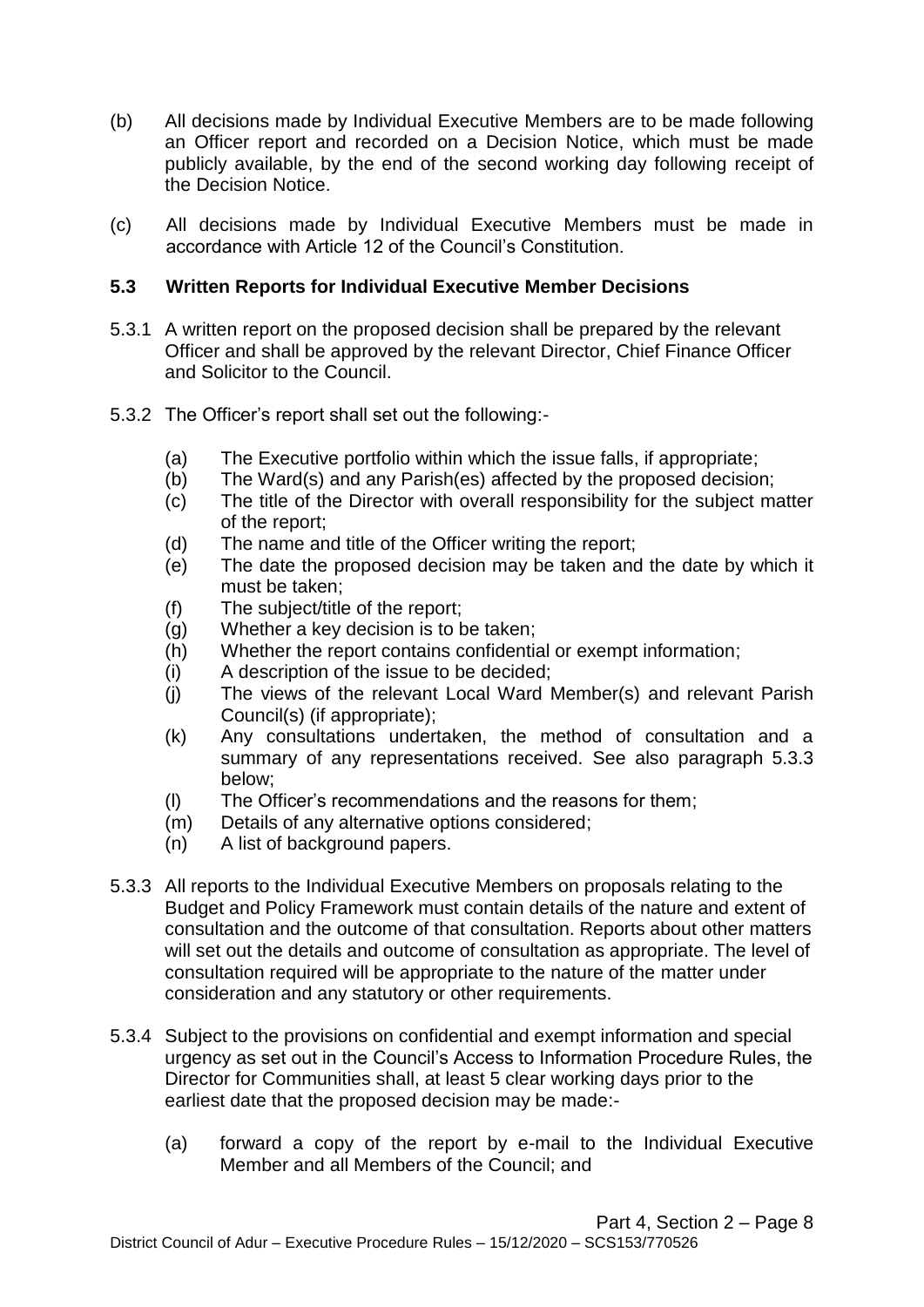(b) make the report publicly available on the Councils' website.

## **5.4 Timescales**

Subject to the Access to Information Rules, the decision cannot be made until the expiry of the time specified in the forward plan for a key decision. Further, the decision cannot be taken by the individual Executive Member before the expiry of 5 clear working days after publication of the report. The decision should be made at the latest by 14 days thereafter.

The Executive Member shall provide a written record of their decision, including reasons, to the Director for Communities within one working day of the decision being made.

### **5.5 Interests**

Prior to taking the decision, the Executive Member will be required to consider whether they have any disclosable pecuniary or personal interest in the matter, or any other interests as may be described in the Members' Code of Conduct from time to time. If a personal interest, the Executive Member shall disclose it by recording the interest at the beginning of their record of decision. If a disclosable pecuniary interest, the Executive Member shall take no part in the consideration of the matter, save as permitted by law, and shall refer the matter to the Leader without comment, save as to record the nature of their disclosable pecuniary interest. Other interests shall have effect as outlined in the Members' Code of Conduct from time to time. See paragraph 2.5(c) above.

## **5.6 The Leader making a decision referred by an Individual Executive Member**

- 5.6.1 The Leader can either make the decision on a report referred to him/her by an Individual Executive Member in accordance with Rule 5.5 above, or may refer the report to the next full meeting of the Executive for discussion and decision. The Leader will record a decision to defer an item to a Meeting of the Executive on the Decision Notice and it will be actioned by the Director for Communities.
- 5.6.2 If the Leader is exercising his ability to make the decision himself in these circumstances, the timescales in paragraph 5.4 above still apply: the decision may not be made until the expiry of 5 clear working days after the original publication of the report and should be made prior to the expiry of 14 days thereafter.

### **5.7 Delegations**

At any time, and for any reason, the Leader may temporarily, or permanently, withdraw the delegation of an Executive function to an Individual Executive Member and exercise the delegation in person.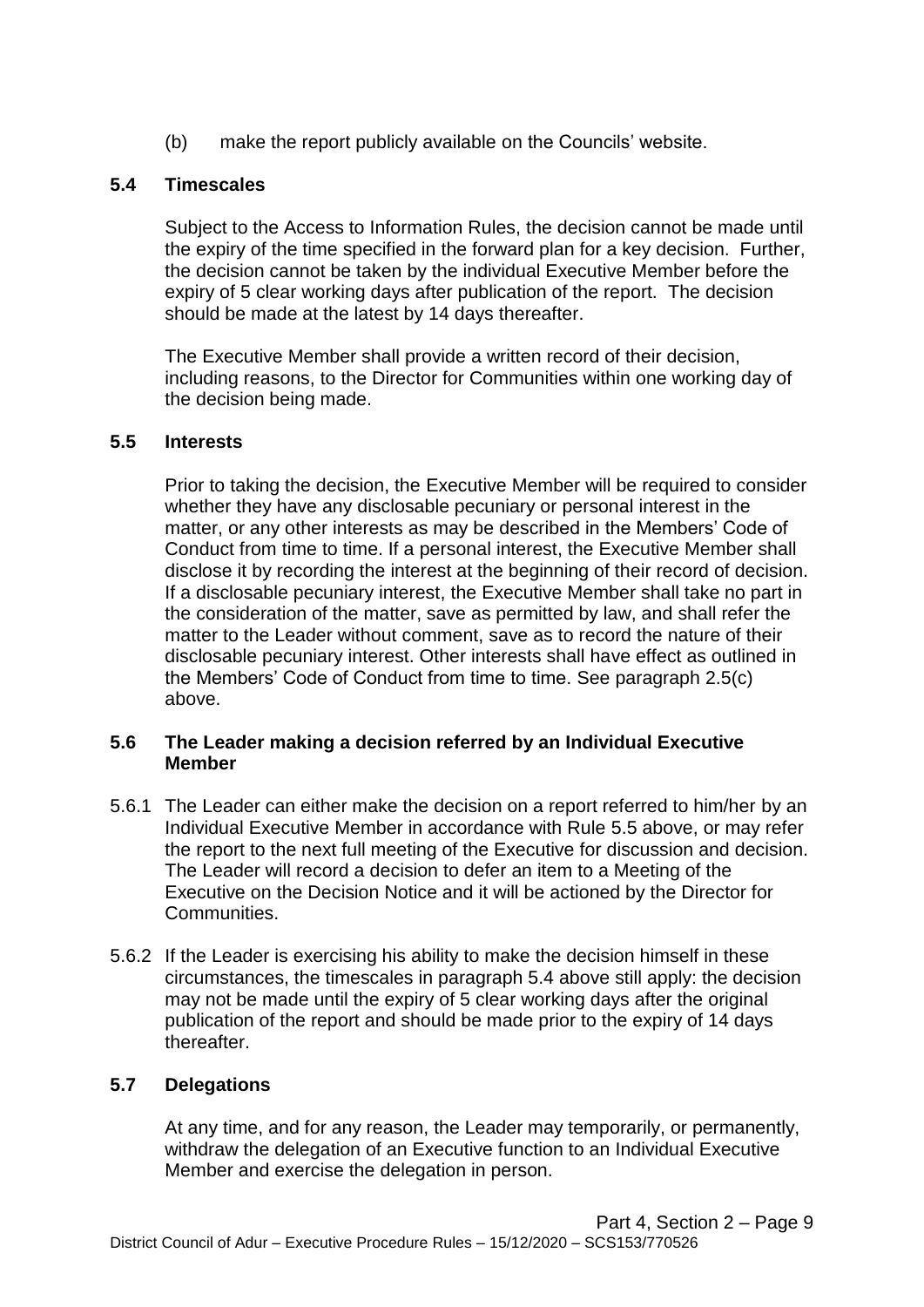Where the Leader temporarily removes a delegation to an Individual Executive Member for a particular decision, this must be recorded on the Decision Notice. Where the Leader removes a delegation to an Individual Executive Member on a permanent basis, the Monitoring Officer must be notified in writing.

## **5.8 Decisions of Individual Executive Members**

- 5.8.1 Subject to the provisions of the Access to Information Procedure Rules, after a decision has been taken by an Executive Member and the Record of Decision provided to the Director for Communities, he or she will publish, by placing on the Councils' website, the Record of Decision which shall include:-
	- (a) whether it was a key decision;
	- (b) the title of the item;
	- (c) the name of the decision-maker;
	- (d) the date on which the decision was made;
	- (e) the date on which the decision will be implemented;
	- (f) any declarations of disclosable pecuniary or personal interest and details of any dispensation granted if appropriate;
	- (g) a list of any groups or individuals consulted prior to making the decision;
	- (h) the decision;
	- (i) the reasons for the decision;
	- (j) the alternative options considered, if any; and
	- (k) a list of the documents taken into account by the decision-maker, including the report of the relevant Officer.
- 5.8.2 By 5.00 p.m. on the second working day following the day upon which the Record of Decision was received, the Director for Communities shall forward the Record of Decision by e-mail to all Members of the Council indicating when it will become effective and, at the same time, will also make the record available for public inspection by publishing on the Councils' website. This will enable Members to consider whether they wish to "call-in" the decision in accordance with Overview and Scrutiny Procedure Rules.
- 5.8.3 The Director for Communities will maintain records of all decisions made, together with associated reports and background papers, in accordance with the Council's Access to Information Procedure Rules.
- 5.8.4 The report author will ensure that all background papers listed in a report are made publicly available, by at least 5 working days prior to the earliest date upon which the decision may be taken.

## **6.0 EXECUTIVE DECISIONS TAKEN BY OFFICERS**

### **6.1 Decision-making by an Officer**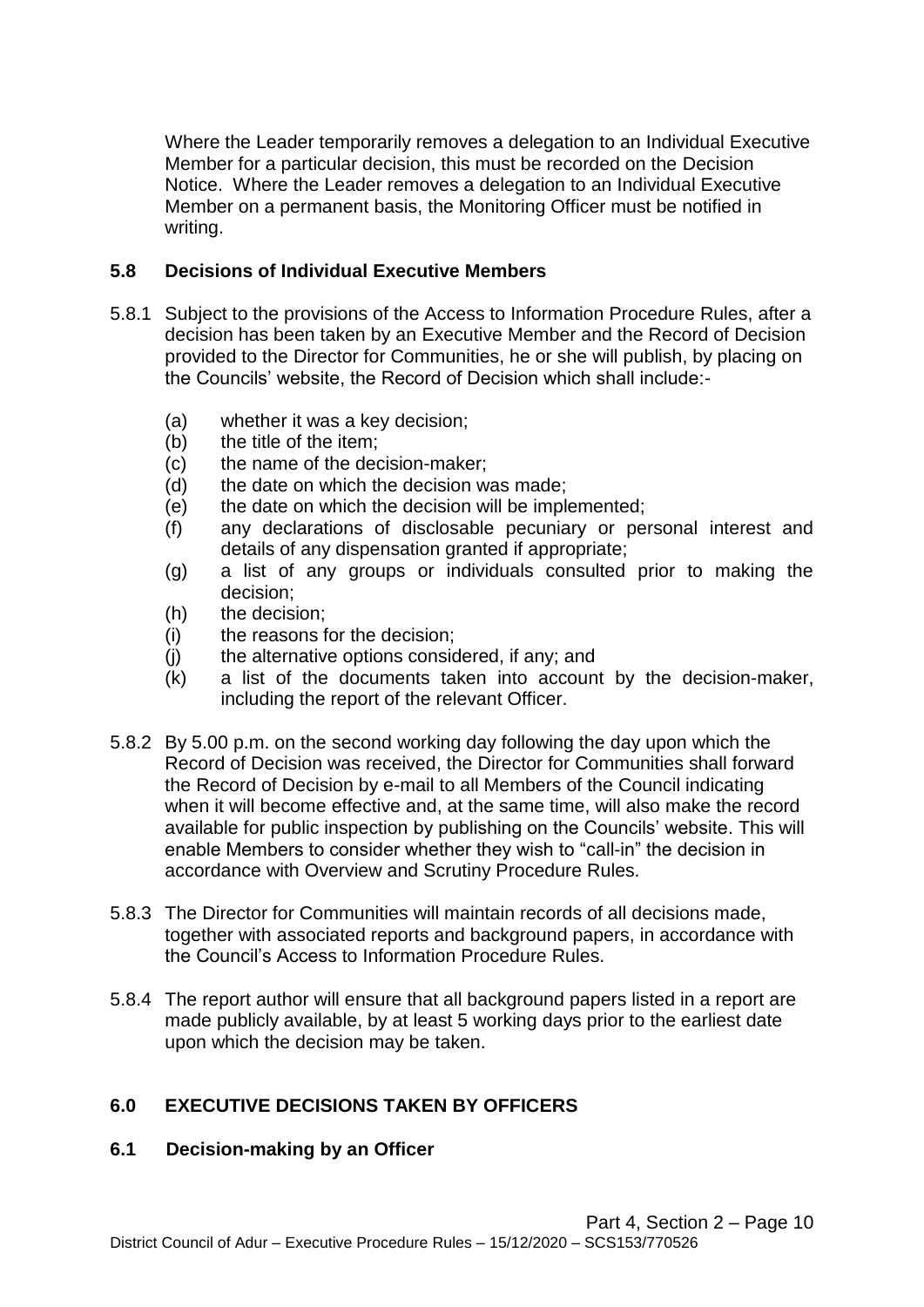Decision making by Officers should be undertaken in accordance with the Protocol on Officer Decision Making in part 5 of the Constitution.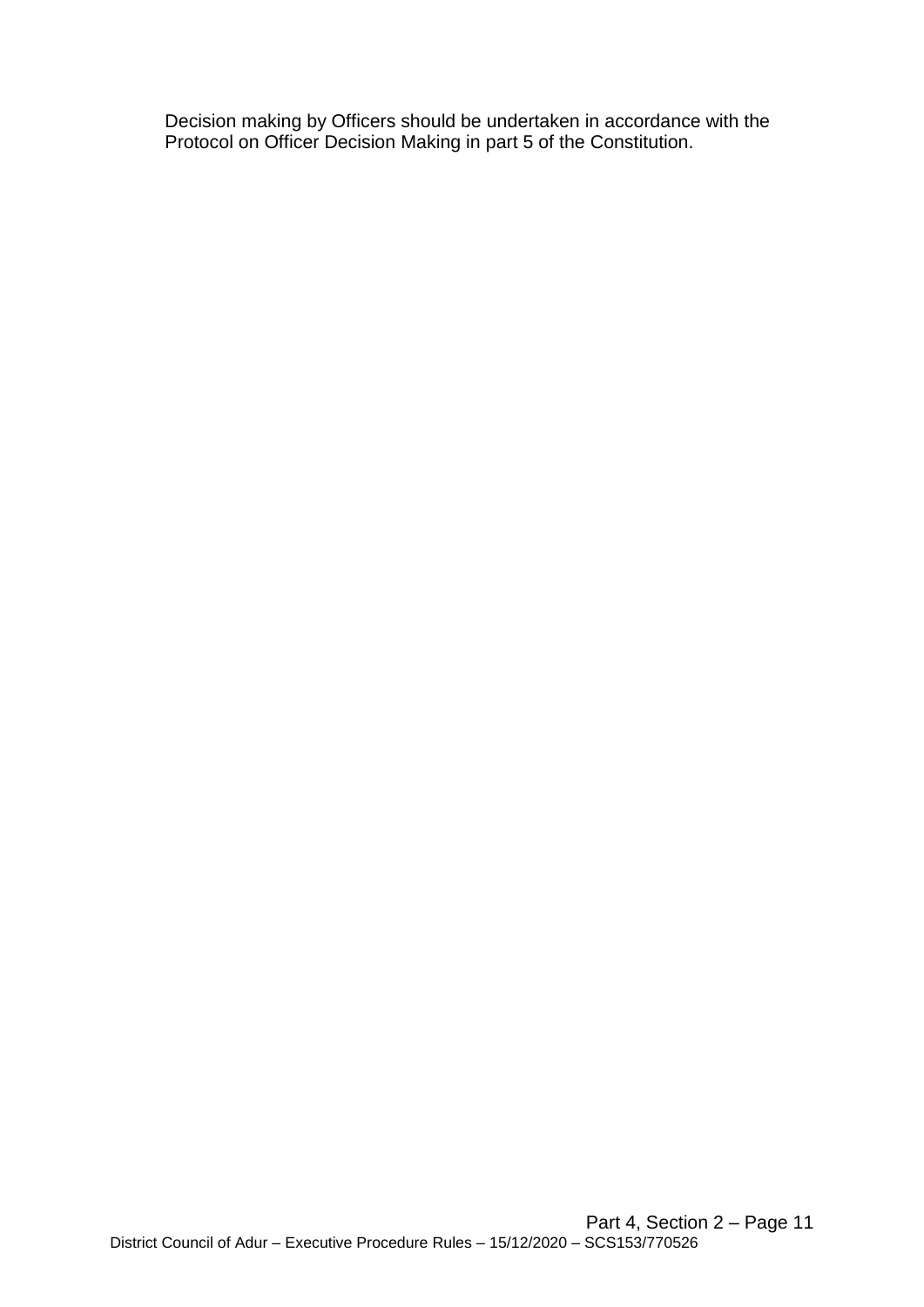#### **EXECUTIVE DECISION MAKING PROCESS FOR EXECUTIVE MEMBERS**